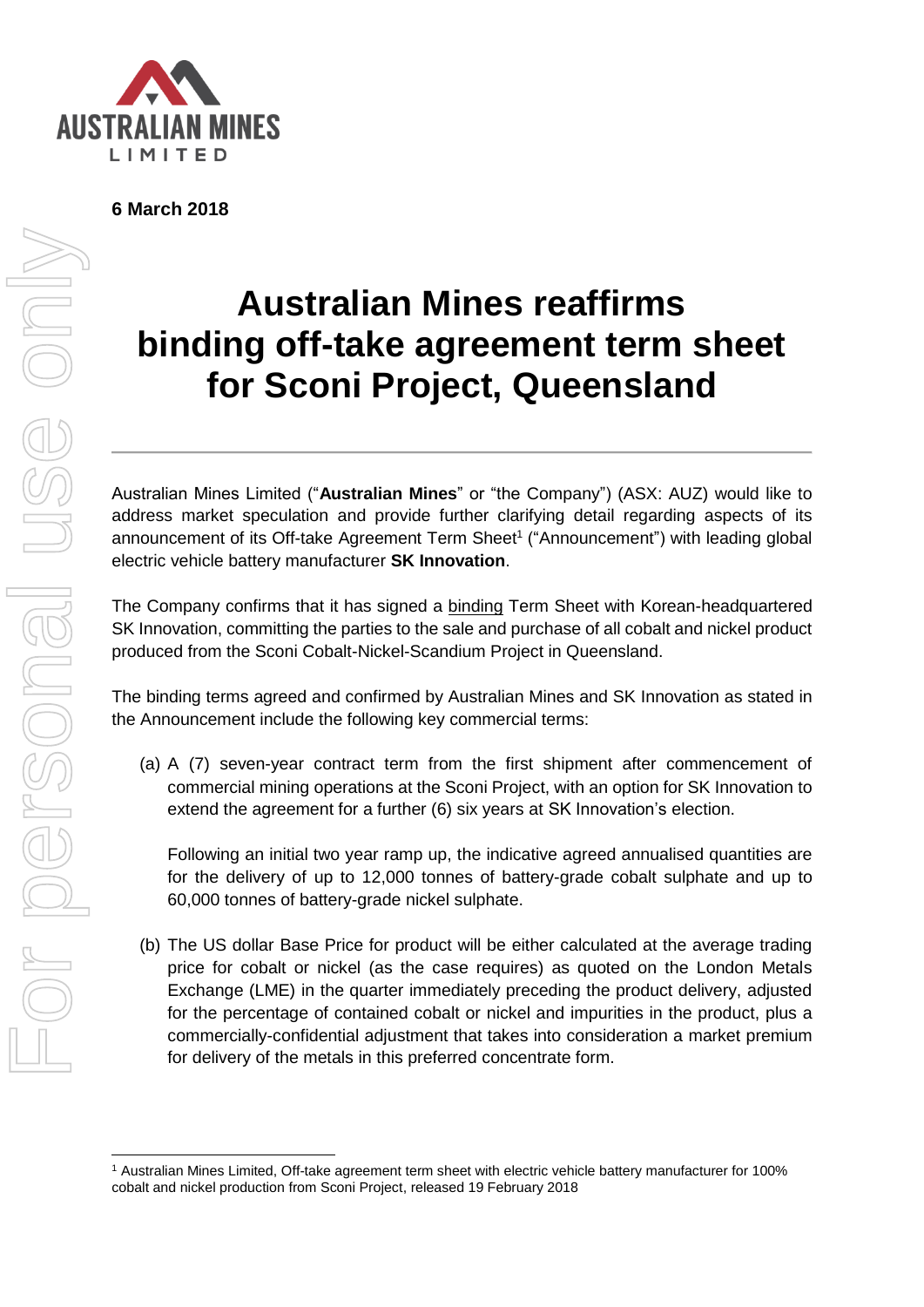

(c) SK Innovation will be entitled to a modest commercial-in-confidence buyer discount on the base price, provided it exercises an option to subscribe for up to 19.9% Australian Mines' ordinary shares or equivalent level of asset investment for the Sconi Project within three (3) months following the release of the Bankable Feasibility Study (BFS) on the Sconi Project. (The BFS is now scheduled to be completed in June 2018).

The subscription option is subject to Australian Mines' shareholder approval and the requirements of the ASX and relevant laws.

(d) The offtake is subject to an ongoing, industry-standard offtake condition that during the life of the offtake the specifications of the products contained within each shipment of cobalt sulphate and nickel sulphate received by SK Innovation from Australian Mines' operations are validated to be within agreed specifications and tolerances.

Currently, cobalt metal trades for approximately US\$82,000 (~AU\$105,000) per tonne with nickel metal trading around US\$13,500 (~AU\$17,000) per tonne on the London Metals Exchange<sup>2</sup>.

The agreed conditions precedent, which are consistent with the resource industry's normal commodity off-take / sale agreements of this type, are:

- (a) execution of final long-form agreements to replace and expand upon the agreed terms for the offtake and the subscription option; and
- (b) Australian Mines obtaining financing for the development and construction of the Sconi Project before 31 December 2018 (or such later date as SK Innovation and Australian Mines may agree), and that mining commences before 31 December 2020 (or such later date as both the SK Innovation and Australian Mines may agree). The Company considers that the financing and mining commencement timelines stipulated in the conditions precedent are comfortably within the project development timelines being pursued by Australian Mines prior to the agreement.

The binding Term Sheet with SK Innovation confirms the Sconi Project's status as Australia's most advanced project of its type and Australian Mines as a leader in the Australian cobalt sector.

\*\***\*ENDS\*\*\***

USD : AUD = 1 : 0.78

<sup>1</sup> <sup>2</sup> As at 23 February 2018

https://www.lme.com/metals/minor-metals/cobalt/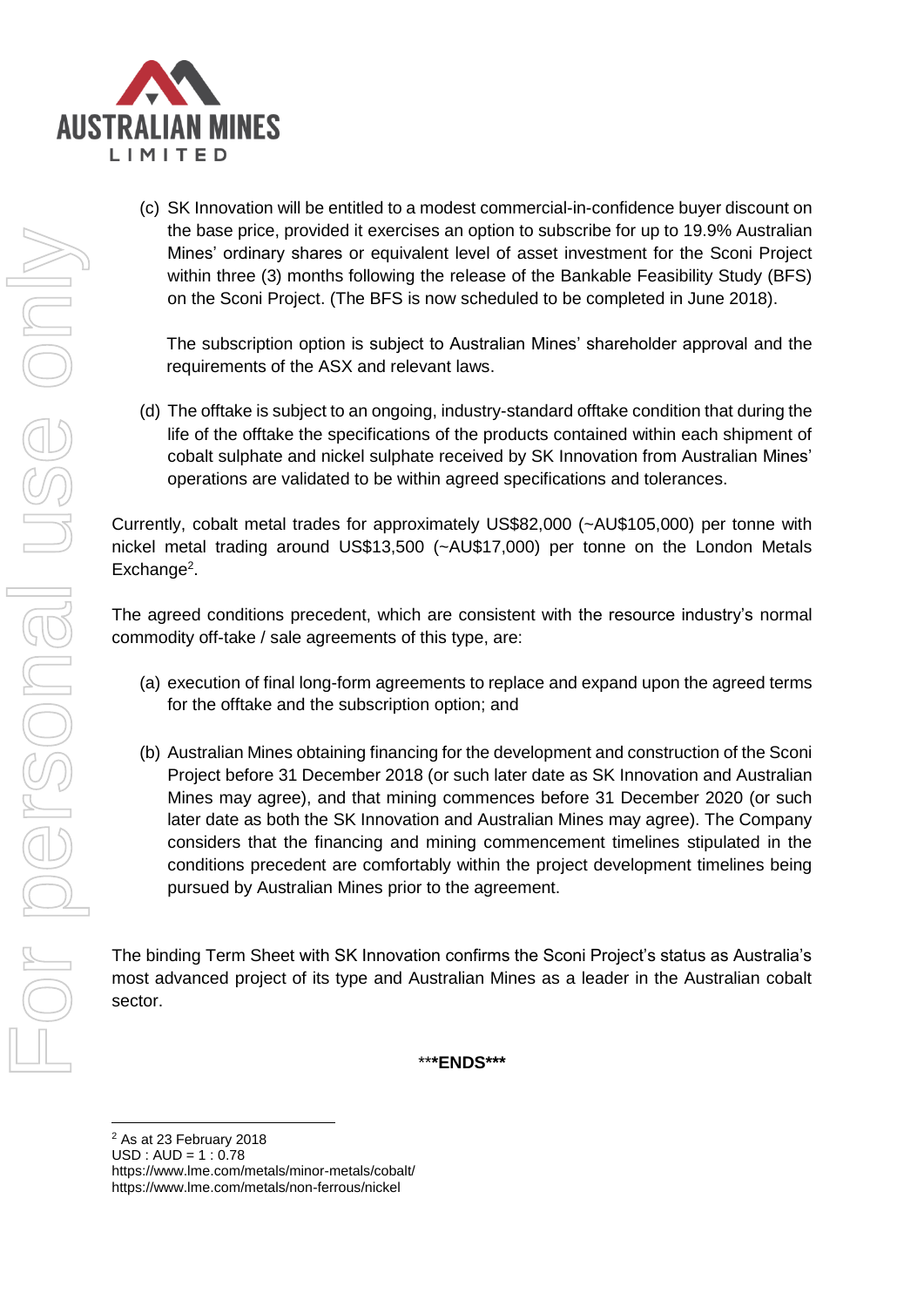

## **For further information:**

## **Shareholders contact:**

Benjamin Bell Managing Director Ph: +61 46 777 00 16 E: bbell@australianmines.com.au **Media contact:** Michael Cairnduff Cannings Purple Ph: + 61 406 775 241 E: mcairnduff@canningspurple.com.au



**Australian Mines' Projects:** The Sconi Cobalt-Nickel-Scandium Project located in northern Queensland; the Flemington Cobalt-Scandium-Nickel Project in central New South Wales; the greenfields Thackaringa Cobalt Project in western New South Wales.